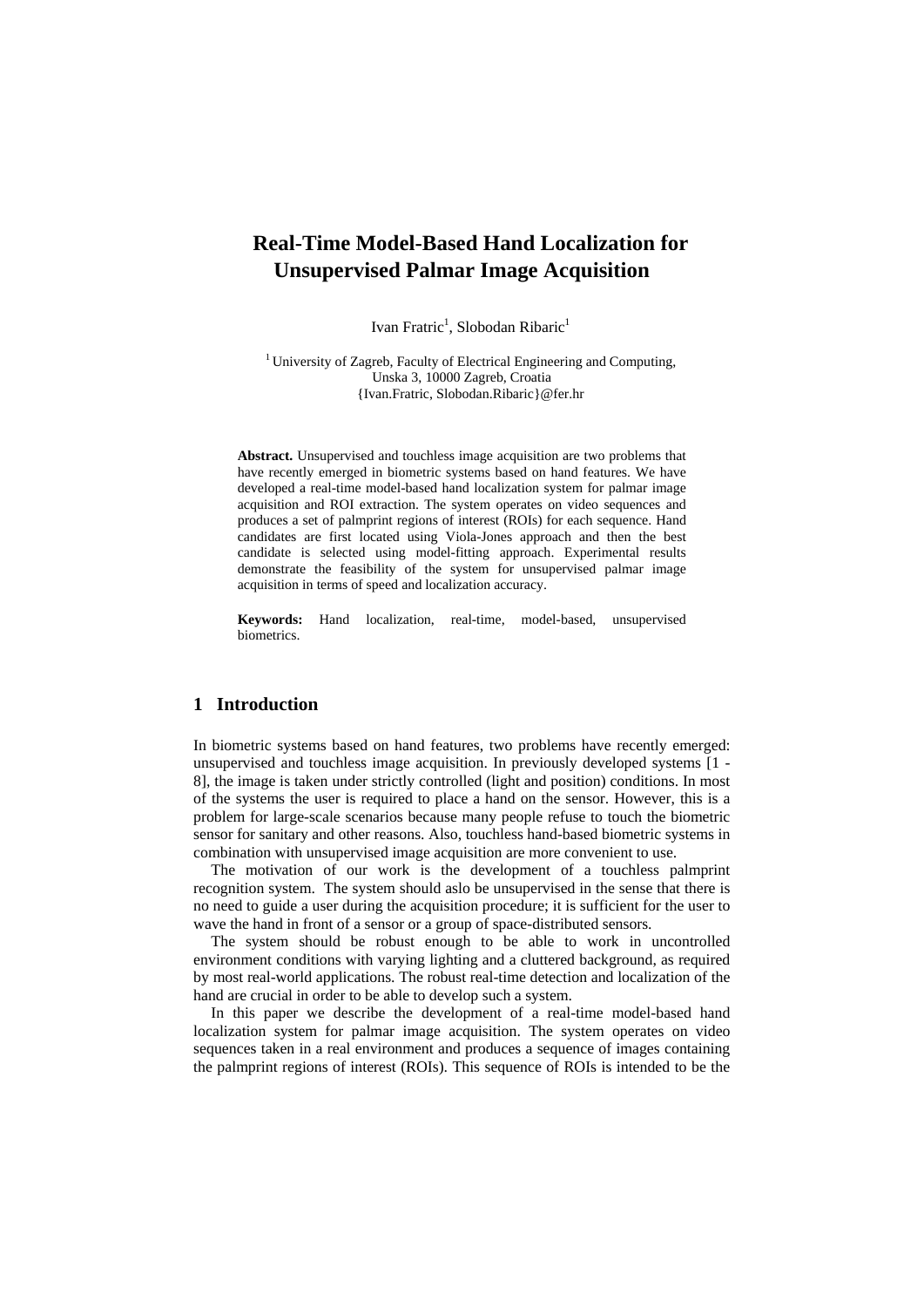input for a biometric verification system, which would select the best ROIs in terms of feature extraction and use them for transparent user verification.

Scanner-based hand biometric systems have been proposed in [1, 2, 3]. However, scanners are slow and require the hand to be placed on the scanning surface. Zhang et al. [4] developed an online palmprint identification system in which a hand image is captured using a CCD camera, but the user is still required to place a hand on the device and pegs are used to constrain the position of the hand. Papers [5, 6] describe biometric systems based on the hand's geometry. Both systems use cameras as the input devices and require the user to place the hand on the surface, where it is constrained by pegs. The multimodal biometric systems described in [7, 8] use a camera-based input device and do not restrain the position of the hand, but the hand is still required to be placed on a flat, uniformly colored surface.

In a recently published paper, Ong et al. [9] describe a touchless palmprint verification system. Skin-color-based segmentation is used in order to segment the hand in the image, which may not work in environments with skin-colored backgrounds or poor lighting. Their system is set to extract a single ROI every 2 seconds, which is then used for the verification.

Most of the work related to hand detection in real environments is in the area of natural human-computer interaction. A review of techniques used in this area is given in [10]. Many of the techniques described use motion information and/or heuristical approaches for hand detection. However, in our scenario there could be multiple moving objects on the image, so this information alone would not be sufficient for robust hand detection.

Little work has been done on finding hands in images based on their appearance and shape. Kölsch and Turk [11] used an object detector proposed by Viola and Jones to locate hands. Their approach is fast, but finds only hands in a pre-defined pose and is unable to determine the contour on the hand in the image. Stenger et al. [12] use a hierarchical model-based approach for finding and tracking hands. Their approach finds the hand shape and orientation, but takes approximately 2 seconds per frame to execute on a 1-GHz Pentium IV.

# **2 System Organization**

Fig. 1 shows the overview of the developed hand localization system for palmar image acquisition and ROI extraction.

A camera is used to capture a video sequence of the hand at a resolution of 640x480 pixels, which is a trade-off between image quality and processing time. Each of the video frames is then processed as follows.

Firstly, the frame is scaled to a resolution of 320x240 pixels in order to decrease the time required for the image processing. This reduced image (converted into grayscale with 256 levels) is used for the detection of the hand candidates. The Viola-Jones approach is used for hand-candidate detection because of its speed and good detection rate [13].

Once the positions of the hand candidates have been located on the image, each of the candidates is verified by fitting it to the large, predefined set of hand models. Two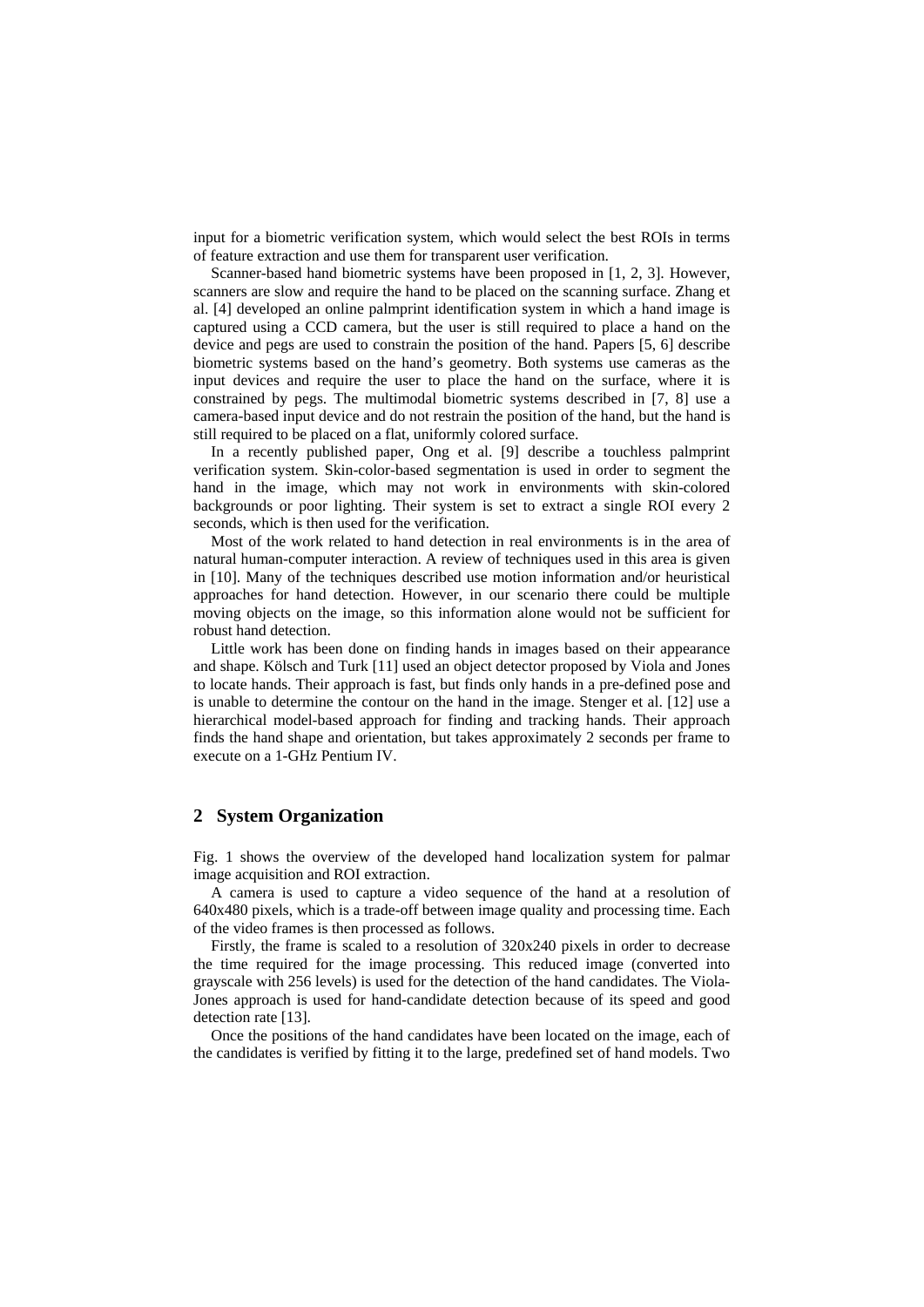measures are used for the correspondence of the hand candidate and the model [12]: the edge distance and the skin-color likelihood. These two measures are combined in a unique measure that determines which of the candidates, if any, should be used for the feature extraction.



**Fig. 1.** Overview of the hand localization system for palmar image acquisition and ROI extraction

The output of the model-based hand localization stage is a hand contour with marked stable points, which are used in the ROI extraction stage to determine the position of the palm ROI on the original (non-scaled) image.

#### **3 Hand-Candidate Detection**

The goal of the hand-candidate detection process is to obtain a relatively small set of image locations where the presence of the hand is possible. This process should be as fast as possible so as to be able to process the entire frame in real time.

The Viola-Jones approach was selected for the candidate detection [13]. This approach has become very popular in computer vision because of its high speed and good accuracy. It has been primarily used for face detection [13]; however, it has also been used for hand detection [11].

The Viola-Jones object detector operates on grayscale images. A sliding-window approach is used to examine each image location for the presence of a hand. The classifier itself is built as a cascade of weak classifiers. These weak classifiers are constructed using AdaBoost on a large set of 2D Haar-like features, which can be computed quickly by using integral images (each image element on the integral image contains the sum of all the pixels to its upper left on the original image). Weak classifiers are trained to have a very high detection rate (99.5% in our case) and a high false positive rate (50% in our case). This means that at each stage of the classification most of the real hands will be passed to the subsequent classifiers in the cascade, while a part of the non-hands will be rejected. Thus, most of the non-hands will be rejected in the first several stages of the cascade, which, together with fast feature computation, makes real-time object detection possible.

Usually, after the detection, the results are filtered by grouping overlapping detection windows and eliminating groups with a small number of members. However, we skipped this step because we wanted to pass all of the detection to the model-fitting stage in order to achieve the best possible fitting.

We used the OpenCV [14] implementation of the Viola-Jones object detector.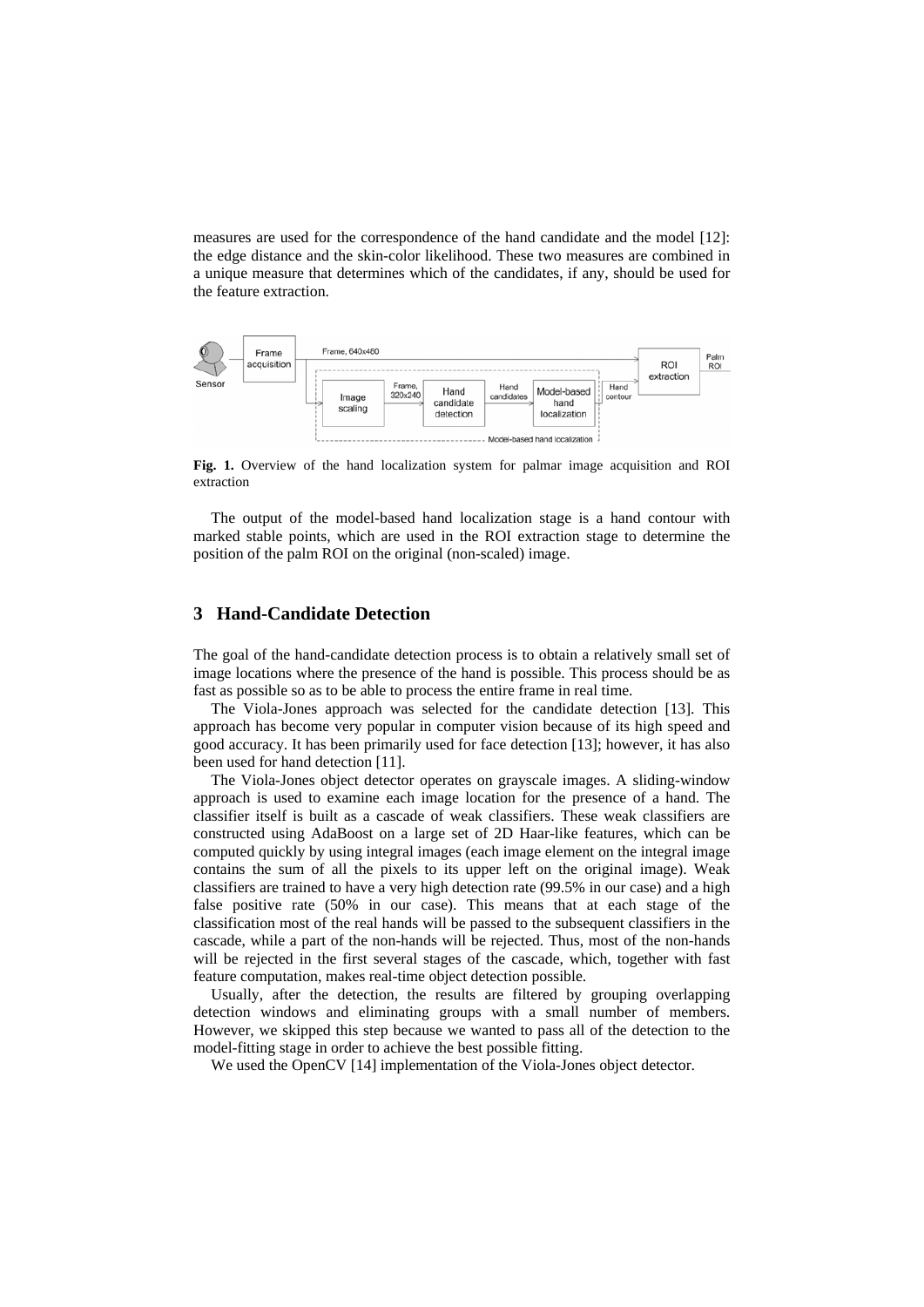## **4 Model-Based Hand Localization**

In the model-based hand localization phase, each of the candidates for the hand position, found in the previous stage, were examined by fitting a large number of hand models over that position on the image. The goal of this process is to further verify the hand candidates, remove the non-hands, and only select the candidate with the highest matching score. The output of this stage is an approximate hand contour – that of the best-fitting model.

The model-matching process is taken from [12]. Each model is represented as (a) a contour, (b) a binary mask, where white points indicate the inside of the hand and black indicate the outside of the hand.

Unlike [12], where multiple hand models were obtained by rotating a small set of models covering basic hand gestures, in our system models are generated from the database of 1872 hand images of 243 people, obtained using a table scanner (180 dpi). The hands in the database images are cropped and rescaled to the resolution of 64x64 pixels to form the models. This set of models contains significant variations in hand positions and rotations. Fig. 2 shows some of the models used in our system.



**Fig. 2.** Some of the hand models used in the model-fitting stage: (a) the hand contours, (b) the corresponding binary masks

Two measures are used for the correspondence between the model and the hand candidate: the edge distance and the skin-color likelihood. The edge distance is computed as the quadratic chamfer distance between the model contour and the edges of the image. For two sets of points, *A* and *B*, it is given as

$$
d(A, B) = \frac{1}{N_a} \sum_{a \in A} \min_{b \in B} ||a - b||^2
$$
 (1)

where  $N_a$  denotes the number of points in the set A. In our system A is the set of points on the model contour, while *B* is the set of the images' edge elements. The edges on an image are obtained using the Canny edge detector [15]. The computation speed of this distance can be increased if a distance transform of the edge image is computed prior to the model-fitting stage.

The hand's skin-color likelihood, given the model x, is computed as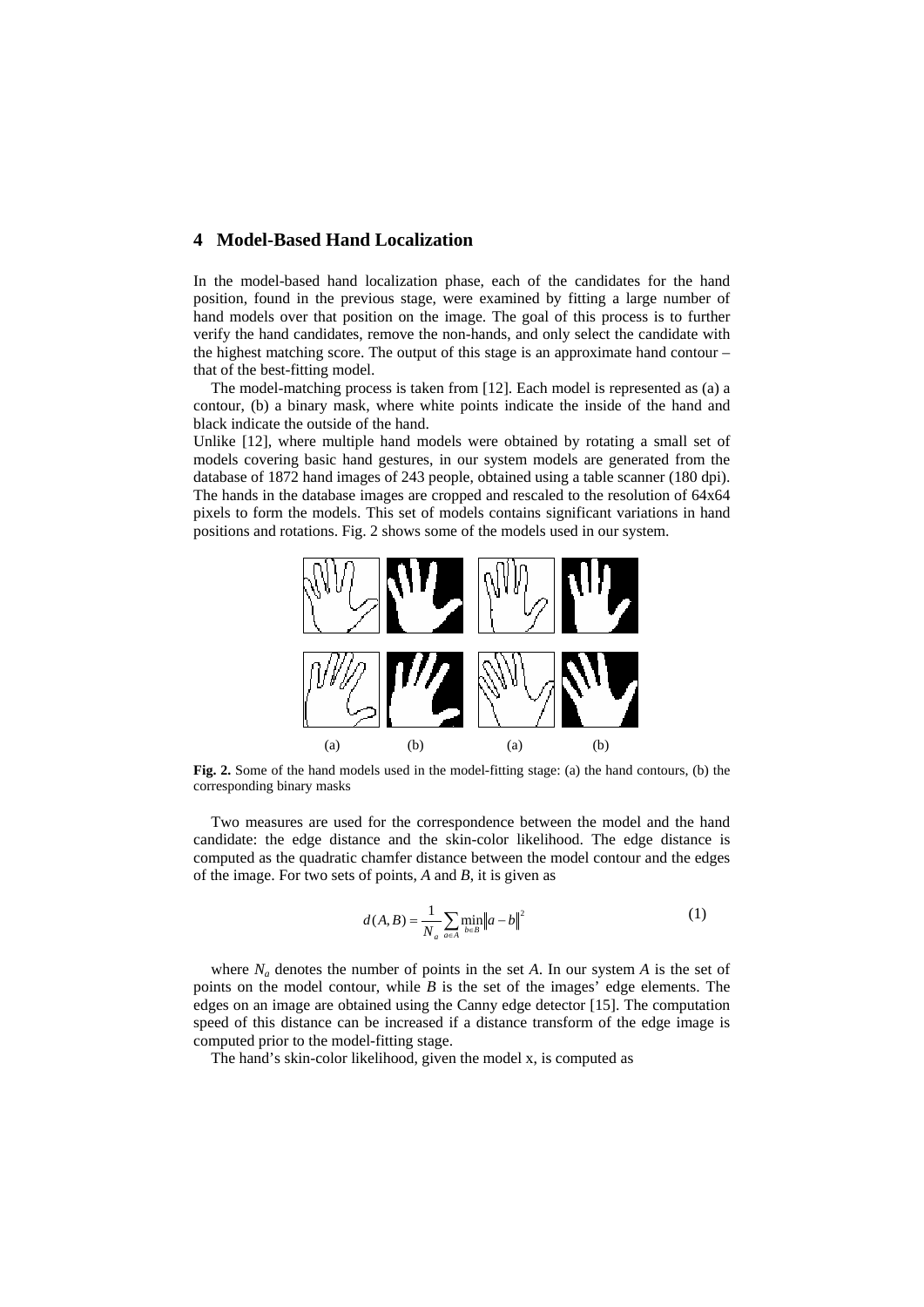$$
p(hand | Model x) = \prod_{k \in S(Model x)} p^{s}(I(k)) \prod_{k \in \overline{S}(Model x)} p^{bg}(I(k))
$$
 (2)

where  $S(Model x)$  denotes the set of points inside the hand in the model x, where  $\overline{S}(Modelx)$  denotes the set of points outside the hand in the model *x*,  $I(k)$  is the color of the image at location *k* and  $p^s$  and  $p^{bg}$  are the skin and the background color distributions.

The skin and the background color distributions are taken from [16]. A nonparametric color model is used, where the skin and background color distributions are computed based on RGB histograms with R, G and B resolutions of 32x32x32 obtained from a large database of images with manually marked skin regions.

This likelihood in (2) is easier to compute as a log likelihood

$$
\log(p(hand \mid Model\, x)) = \sum_{k \in S(Model\, x)} \log(p^s(I(k))) + \sum_{k \in \overline{S}(Model\, x)} (\log p^{bg}(I(k))) \tag{3}
$$

The hand matching score between the model and a hand candidate is obtained by first normalizing the edge distance and skin-color likelihood using the min-max normalization [17] and then summing the two normalized scores.

If speed was not one of the requirements of the system, the process of model fitting for a hand candidate would involve iteratively matching all the models to the hand candidate and selecting the best-fitting model based on the matching score. However, this process would be very slow, so instead, in our system, each hand candidate is matched only to the subset of models arranged as a 3-level tree. This 3-level tree contains all 1872 models, in which each node contains a group of models (and its prototype). Each child-node in the tree is obtained by grouping models contained in its parent node based on a modified simple heuristical clustering algorithm. The nodes at the third level represent individual models.

A modified simple heuristical clustering algorithm is given below:

```
Set the first model as the prototype for the first 
cluster 
For each model m 
     If the distance between model m and any prototype 
     is more than characteristic distance 
           Create a new cluster and set m as its 
           prototype; 
For each model m 
      For each cluster C 
           If the distance between the model m and the 
           prototype of C is less than characteristic 
           distance 
                 Put m in C;
```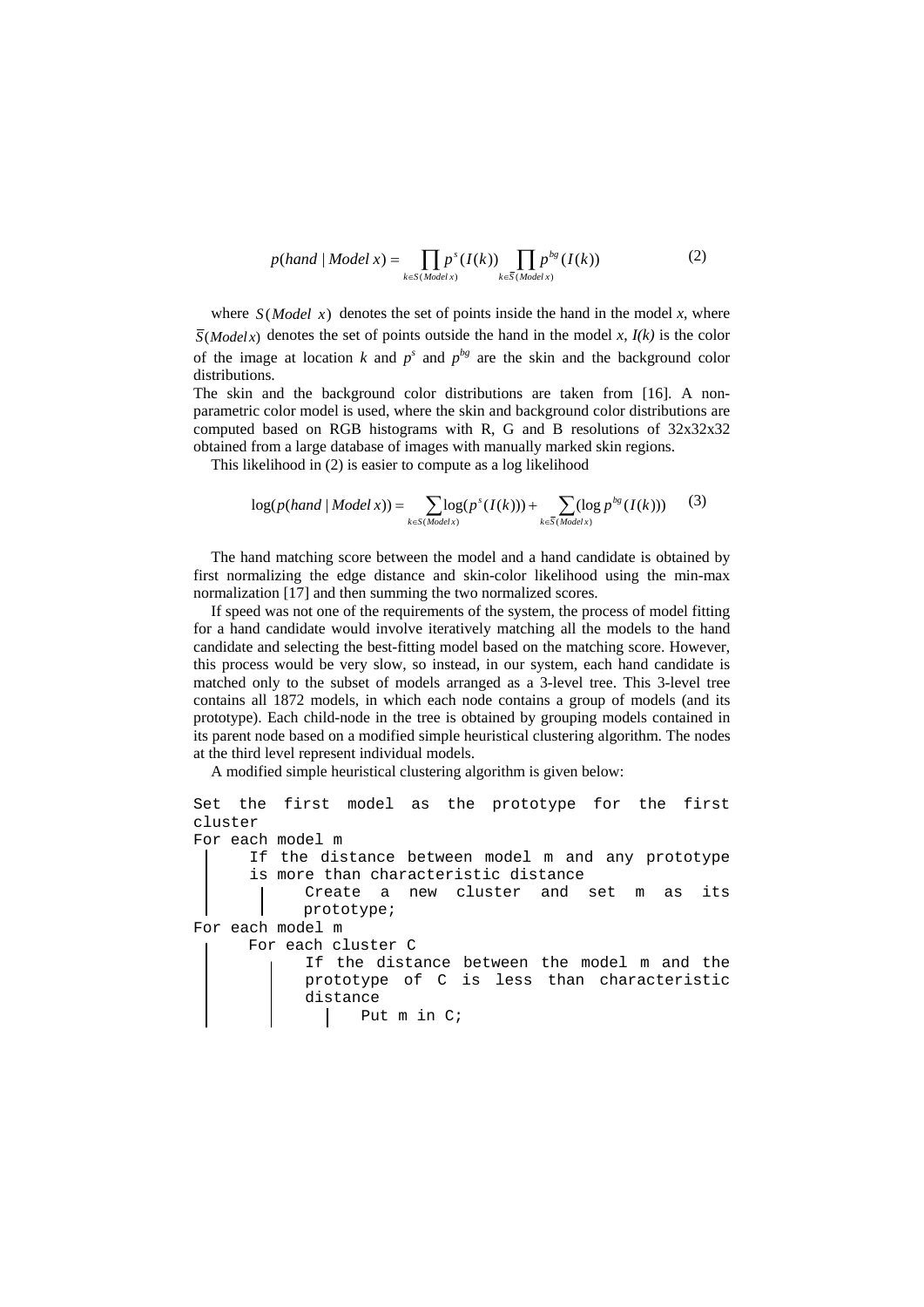Note that in the above algorithm one model can end up in different clusters. The edge distance between the model contours computed according to (1) is used as the measure of the distance between models. The characteristic distance is selected experimentally as 8 at the level 1 of the tree and 4 at the level 2 of the tree.

Once the tree is constructed, the fitting process for each candidate can be performed as follows

- 1. Set current node to tree root
- 2. Compare hand candidate to the prototype of every child of the current node
- 3. Set current node to the child with the highest hand matching score
- 4. If current node has children go to step 2.
- 5. Best matching model is the one contained in the current node

This process is repeated for all the hand candidates and the best candidate in terms of the hand matching score is selected. This hand matching score is then compared to the threshold T, set to 1 (50% of the maximum expected hand matching-score value), which was selected based on preliminary experiments on the training set. The purpose of this thresholding is to eliminate the non-hands and also hands with strong shape deformations (e.g. closed or half-closed hand). If the score is lower than T, it is assumed that the matching is not good enough and there is no hand in the current frame. Otherwise, the contour of the best-matching model is assumed to be the contour of the hand on the image.

We also experimented with using snakes [18], initially positioned as the contour of the best-matching model, to further adapt the contour to the hand in the image. However, it was observed that this step was not robust enough to be used in environments with a cluttered background, and that better fitting is achieved if it is skipped.

## **5 ROI Set Extraction**

The inputs to the ROI extraction module are: (a) the hand contour of the best model with marked stable points, and (b) the original frame (640x480 pixels).

A simplified procedure described in [3] was used for determining stable points on the contour of each model (Fig. 3). Based on these stable points, the location of the palm ROI in the current frame is determined.

In our system the palm ROI is defined as a square region with two of its corners placed on the middle-points of the line segments P1-B2 and B4-P2 (see Fig. 3).

This region is extracted from the current frame and geometry normalization is applied in order to obtain a ROI image of fixed size and orientation.

Any additional normalization, such as lighting normalization, can be applied at this stage as well.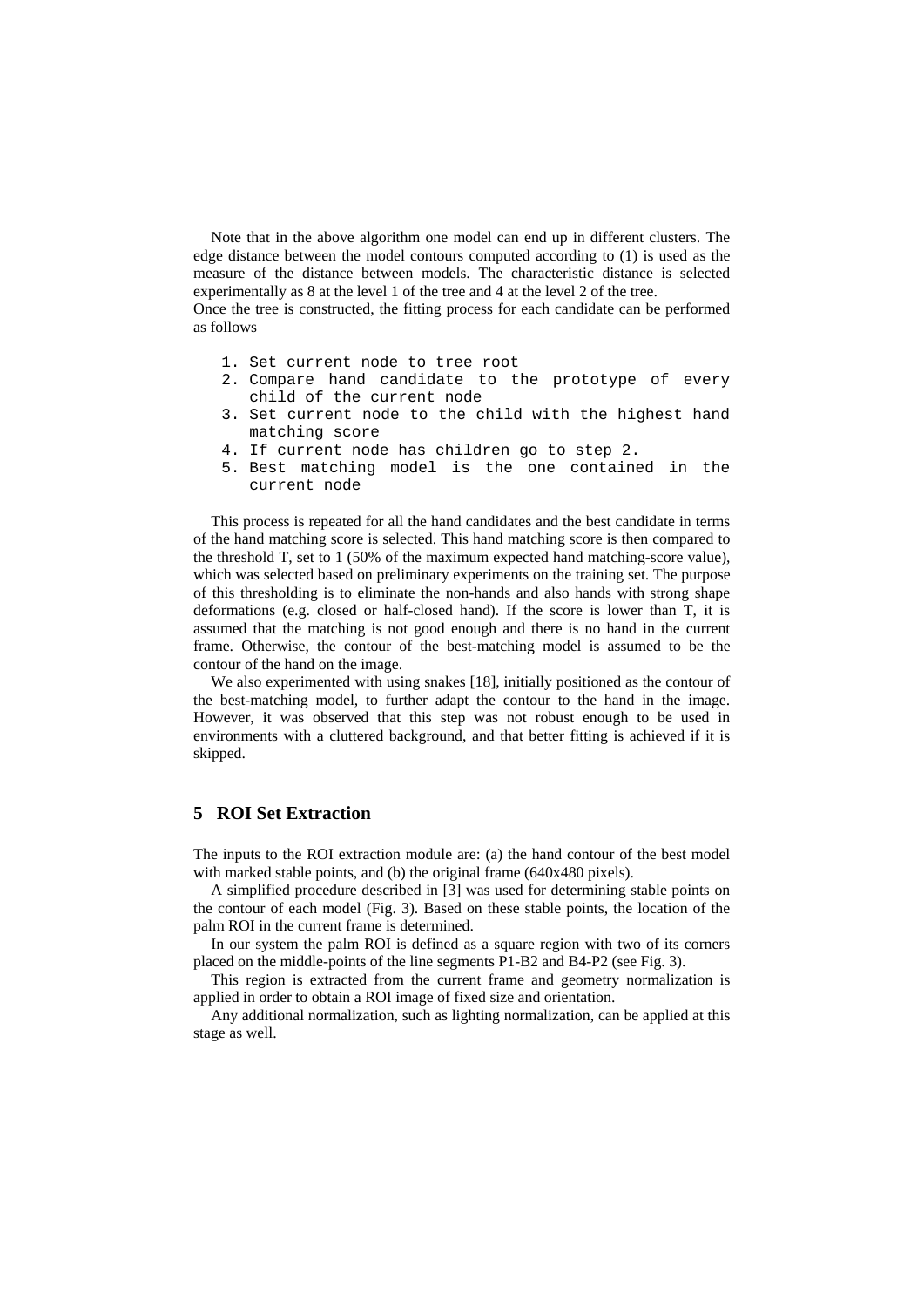

**Fig. 3.** Hand contour with the stable points marked

# **6 Experimental Results**

The experiments were conducted on a database of video sequences. The database was divided into a training set and a test set. The training set consists of 32 video sequences of 10 people. A total of 2138 frames containing hands were extracted and used for the training. The test set consists of 10 video sequences of 5 people. The people in the test set are not the same as the people in the training set. A total of 362 frames were randomly selected for testing from the test sequences.

The database was collected using two cameras: a high-quality CCD camera and a low-quality CMOS web camera. The sequences were captured under varying lighting conditions and all of them feature a cluttered background.

We first tested the detection using the Viola-Jones hand detector only, and then using the full model-based detector. The results of the detection using only the Viola-Jones object detector can be seen in the ROC curve (detail) in Fig. 4.

The results are shown for two sizes of detection window. As can be seen from the ROC curve, high detection rates can be achieved using the Viola-Jones detector. Because the results for different sizes of detection windows were similar in performance, a smaller window of 20x20 pixels was selected for further experiments. A detection rate of 98.3% can be achieved with 19 false positives, and a detection rate of 99.7% can be achieved with 713 false positives. This point in the ROC curve was selected as the working point of our system. This maximizes the detection rate, and the false positives can be eliminated in the model-fitting stage.

In the second experiment the model-based localization and ROI extraction procedure, as given in the previous sections, were applied to all the frames in the test set. Fig. 5 shows some of the successful and non-successful ROI localization results.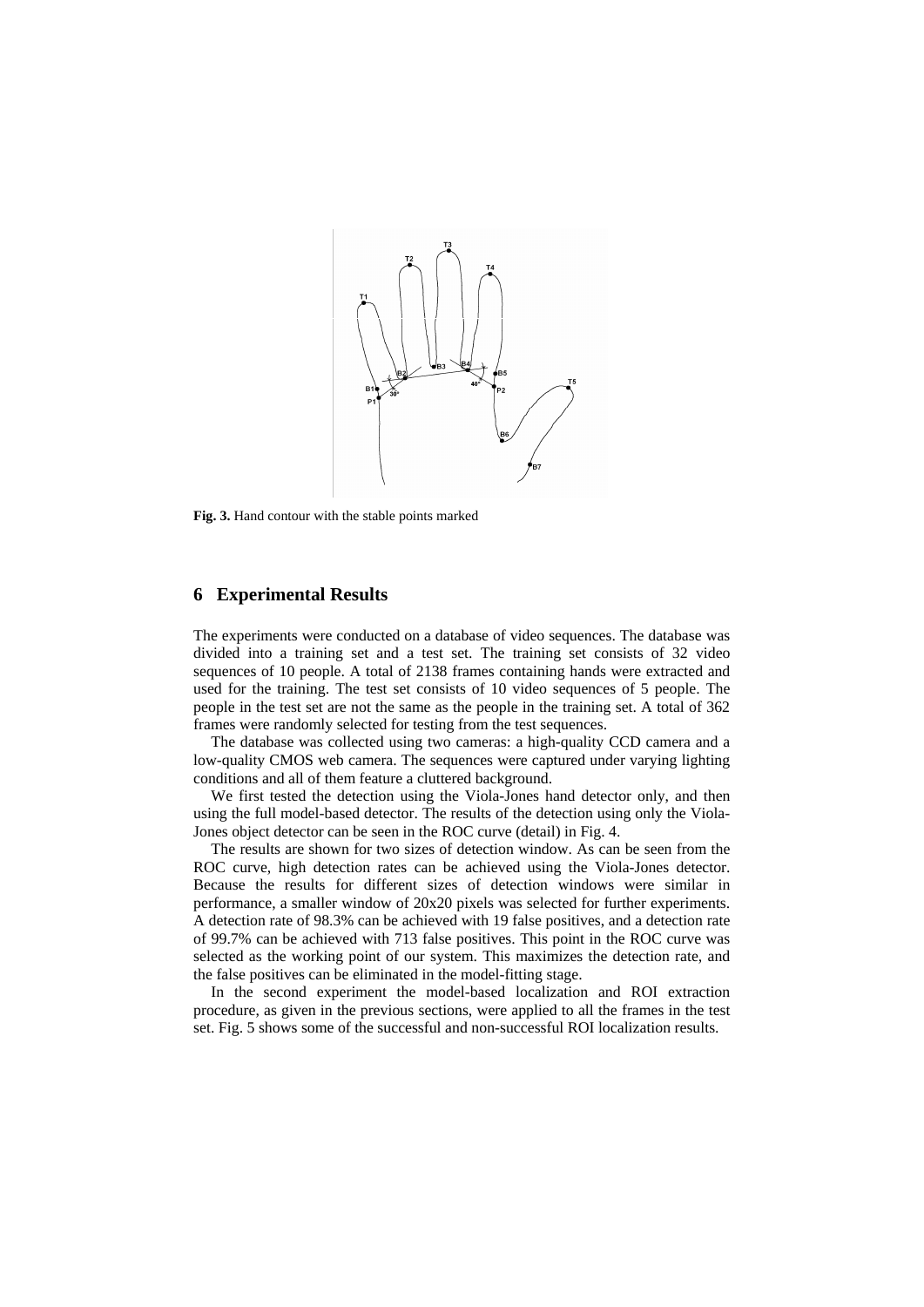

**Fig. 4.** ROC curve for hand detection using the Viola-Jones object detector

As can be seen from Fig. 5, the system can operate successfully in scenes with a cluttered background, even if the hand is placed over other skin-colored regions, such as the face. The errors are mostly due to skin-colored regions with edge elements resembling, in terms of shape, edges typically found on a hand, or a hand being incorrectly positioned on the image.

To measure the accuracy of the system, we defined the successful ROI localization as localization where the ROI falls inside the palm on the actual frame. On our test set, with the accuracy measure as described above, the system accurately locates the palm ROI in 96.9% of cases.

The average processing time for a single frame on a single processor with 1177 SPECint\_base2000 was 0.27 seconds. However, hand detection in the verification system is intended to be run on a newer, quad-core processor, where each core would be assigned one frame. In this setup, taking into account the ability of the detection system to independently process frames, the average processing time could be reduced by up to four times.

#### **7 Conclusion**

We have developed a hand-localization system for palmar image acquisition and ROI extraction. The system first locates the hand candidates using the Viola-Jones approach and then selects the best candidate using a model-fitting approach.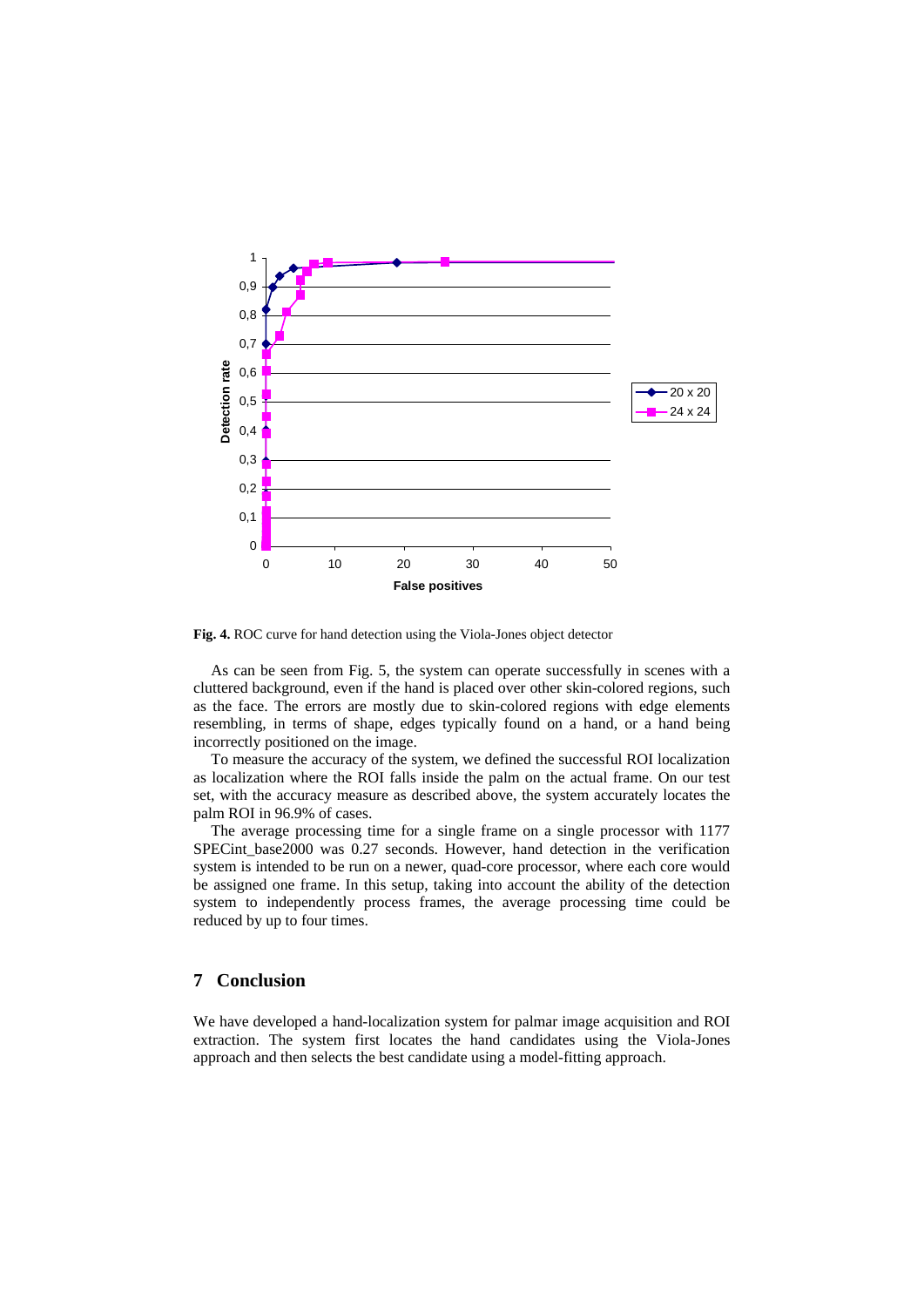

**Fig. 5.** Some of the results of the hand and ROI localization (successful and unsuccessful)

The Viola-Jones approach is very fast and highly accurate for hand detection (a 98.3% detection rate with 19 false positives). The model-fitting process selects the best candidate and finds a palm ROI that falls inside the palm on the image in almost all frames (96.9% in our test set). This demonstrates the feasibility of our system, even in environments with cluttered or skin-colored backgrounds. The system is designed to operate in real-time on a multi-core processor.

In the future we plan to use this system as part of a touchless palmprint verification system. To avoid any contact, the identity could be presented to the system by RFID or a similar unsupervised technology. The unsupervised characteristic of the system could be achieved by using a group of space-distributed (intelligent) sensors.